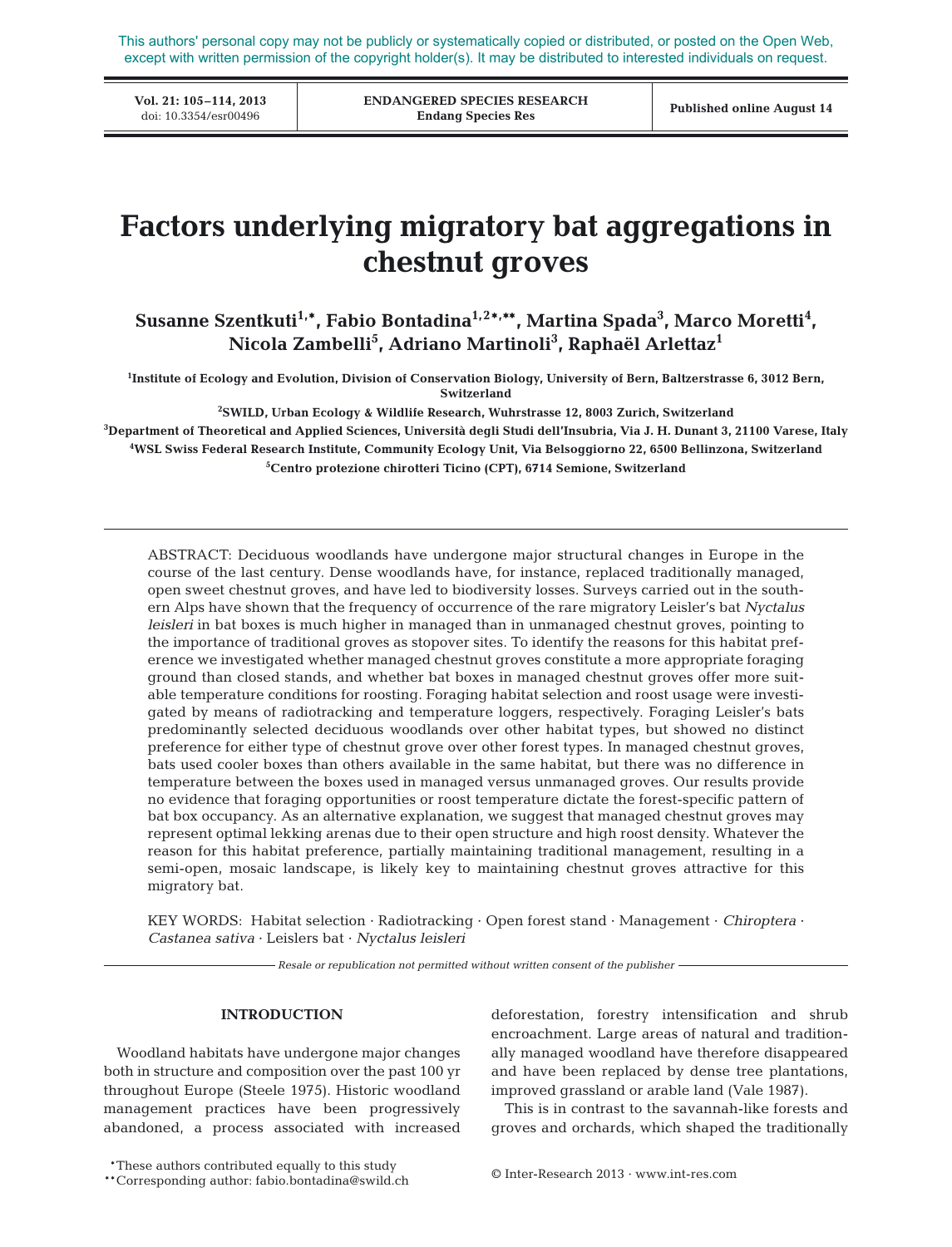used habitats of the European sylvo-pastoral landscape in past centuries. These are characterised by open structures with single mature trees surrounded by a matrix of patches of regularly mowed or grazed unimproved grassland. Such groves and parkland habitats not only have a high cultural and recreational value (Slater 1977), but also act as biodiversity hotspots (Glendell & Vaughan 2002). They support populations of a variety of threatened species such as the saproxylic long-horned beetle *Rosalia alpina* (Russo et al. 2011), the dormouse *Muscardinus avellanarius* (Bright & Morris 1990), and the forest bat *Barbastella barbastellus*, which roosts under the loose bark of sun-exposed trees (Russo et al. 2004).

In southern Switzerland the traditionally managed sweet chestnut *Castanea sativa* groves constitute a particular form of parkland habitat. These stands are semi-natural environments created and maintained by man. They are characterised by the presence of sparse, large old chestnut trees, pruned and grafted to obtain good quality edible fruits. The groves are surrounded by meadows managed by grazing and/or mowing. European chestnut groves currently cover 0.4 million ha of land  $(17.7\%$  of the total chestnutgrowing area worldwide), with 80% of the area covered by chestnut groves concentrated in Italy and France (Conedera & Krebs 2008). In southern Switzerland, chestnut groves played an important role in socioeconomic activities until the first part of the twentieth century. Following socioeconomic changes, changes in human food habits, and the spread of chestnut diseases (Conedera & Krebs 2008), the area covered by managed chestnut groves has decreased from 9500 to 3000 ha over the last century (Stierlin & Ulmer 1999). Abandoned groves quickly become invaded by other tree species and disappear entirely within decades as they evolve into dense mixed forests (Conedera et al. 2000). In a parallel study we found twice the number of bat species (12) and 5 times higher total foraging activity in managed chestnut orchards compared to unmanaged ones, this effect being particularly pronounced in bat species with low flight manoeuvrability (Obrist et al. 2011). Large mature chestnut trees very often have rotten trunks and branches, offering an exceptional variety of cavities (Spada et al. 2008) for many treedwelling species (Moretti et al. 2003, 2004).

The high degree of habitat specialisation in woodland-dwelling bats makes them most vulnerable to habitat deterioration and changes in forest management practices (Safi & Kerth 2004). Therefore, bats were chosen as an indicator group to study the effect of management of abandoned chestnut groves. A previous bat box investigation (200 boxes in 7 stands over 6 yr; Zambelli et al. 2008) showed that managed chestnut groves harboured a higher number of bats than unmanaged, abandoned groves, despite the fact that natural cavities were equally available in both forest types (Spada et al. 2008). Leisler's bat *Nyctalus leisleri* was the dominant species, representing 97.6% of the 1684 bats observed. Of 1643 captured Leisler's bats, 92% were found in bat boxes in managed chestnut groves, although only 75% of the bat boxes were in this habitat (Zambelli et al. 2008). Previously, this rare species was only occasionally found roosting in other habitats. Thus, chestnut groves, particularly managed ones, seem to be of outstanding importance for this fast-flying and migratory bat (Stebbings 1988).

To explain the unexpected aggregation of Leisler's bats roosting in managed chestnut groves, we tested 2 hypotheses: (1) these bats choose roosts near to optimal foraging habitats and select managed over unmanaged groves because the open space is more attractive for hunting; (2) roosts in managed groves offer more favourable temperature conditions than those in unmanaged groves, because they benefit from the shading provided by the well-developed foliage of ancient, free-standing trees. According to the first hypothesis we expected Leisler's bat to select foraging sites in managed chestnut groves near to the roosts, either because this habitat provides more food (Gruebler et al. 2008) or because it is more accessible to these fast-flying bats with high wing loading (Obrist et al. 2011). According to the second hypothesis, we expected Leisler's bat at these stopover sites to select cooler roosts in managed stands which would enable energy-efficient resting in torpor during the day (e.g. Solick & Barclay 2006). We tested these predictions by radiotracking Leisler's bats to study foraging habitat selection, and by using data loggers to study roost temperature. The ultimate aim of these observations was to derive management recommendations to support this threatened bat species.

# **MATERIALS AND METHODS**

#### **Study species**

Leisler's bat is a medium-sized bat (forearm length 40 to 47 mm, body mass 11 to 20 g) with the characteristic phenology of a migratory species in temperate regions. By May individuals arrive in their summer areas in northern Europe where they assemble in roosts, such as tree cavities or bat boxes, and form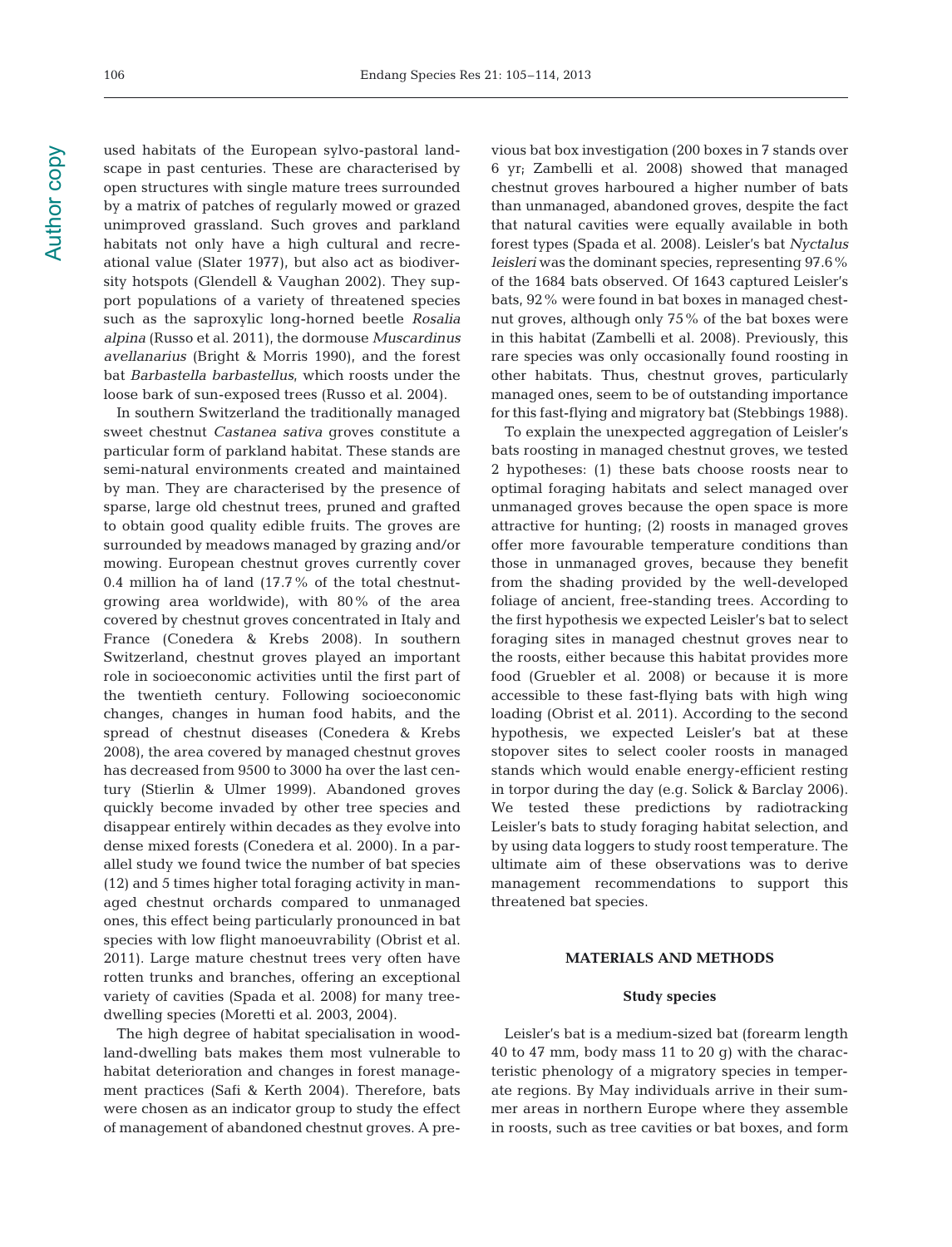**Author copy** Author copy summer colonies of mainly breeding females for giving birth. In these colonies, they show a complicated social population structure (Schorcht et al. 2009). Individuals use a large cluster of neighbouring roosts and move, often daily and independently from each other, among roosts (Schorcht 2005). As a consequence, the composition of individuals within roosts changes frequently, similarly to the colonial system called fission-fusion society detected in other treedwelling bats (Kerth et al. 2001, Popa-Lisseanu et al. 2008). Only few adult males are present in summer colonies, and they do not tolerate each other in the same roost. High reproductive output in bats is characteristic for some migratory species and is regarded as an adaptation to the presumed higher mortality in migratory compared to resident bat species. After giving birth, the summer colonies break up in August and the bats migrate over 1000 to 1500 km towards southwestern Europe (Steffens et al. 2004) where they spend the non-reproductive period, during which mating and hibernation takes place. In the polygynous mating system of Leisler's bats the males monopolise tree cavities, perform song-flights in the vicinity and try to attract females to their roosts in order to build a harem (Helversen & Helversen 1994).

The main foraging and breeding habitat in Europe is woodland of all types (Schorcht 2002). This species is protected by the Bonn Convention and the European Habitat Directive 92/43/CEE. Leisler's bat is widespread in Ireland but has a patchy distribution in the rest of Europe (McAney & Fairley 1990), including Switzerland, where it is considered to be scarce (Hausser 1996). According to the IUCN Red List of Threatened Species, *Nyctalus leisleri* is classified as 'Near Threatened', but there is little data to accurately assess its actual status (Stebbings 1988).

#### **Study area**

The study was conducted in Alto Malcantone, Canton Ticino, Switzerland (46° 03' N, 8° 53' E). The area is mountainous, with an altitude ranging from 500 to 1636 m a.s.l., and extends over  $15 \text{ km}^2$  (1507 ha). The climate is moist, warm temperate, with rainfall higher in summer (June to September: ca. 200 mm m−1) than in winter (November to February: ca. 100 mm m−1) (Spinedi & Isotta 2004). The area is largely covered with woodlands (67%). Below 800 m a.s.l. these are dominated by former coppice stands of European chestnut *Castanea sativa*, durmast oak *Quercus petraea* and birch *Betula* sp., while beech *Fagus sylvatica* and pastures dominate at higher elevations. Traditional chestnut groves account for a low proportion (10%) of the woodland area; they cover an area of 400 ha and are mainly found close to villages. Only 25% of the groves (100 ha) are still traditionally managed or benefit from recent restoration, while the rest (300 ha) have been abandoned and subsequently colonised by dense woody vegetation.

## **Radiotracking**

Access to Leisler's bats was limited to restricted periods of occurrence in the area. They were abundant in bat boxes from March until the end of May, and from August until the end of October, as determined by checking bat boxes 51 times in the course of 6 yr, including 24 checks at regular intervals of 2 wk in the year 2006. In winter only small numbers were present, and in June and July few individuals, all males, were observed. While the spring occurrence peak was dominated by males, females prevailed during the autumn peak (Zambelli et al. 2008). Fieldwork was carried out during these 2 peak periods in 2005 (spring, 14 March–26 May: 8 bats; autumn, 16 August−26 October: 4 bats). We intended to radiotag an equal number of individuals roosting in the 2 grove types; however, the occurrence of the bats was unevenly distributed between the 2 types of grove and our final total of 12 adults comprised 8 from managed and 4 from unmanaged groves, at 6 different groves (4 managed and 2 unmanaged, Table 1). The bats were caught in boxes and measured; while some sub-adult bats were captured, only adults were tagged with BD-2N (0.45 g; Holohil Systems) or BD-2 (0.62 g) transmitters. The hair between the scapulae was trimmed and the radiotag glued to the skin with surgical cement (SkinBond®). The tags used did not exceed 6% of body weight and should therefore not have affected flight manoeuvrability (Aldridge & Brigham 1988, Bontadina et al. 2002). The hilly area made it extremely challenging to radiotrack the fast flying bats; therefore, we invested up to 9 nights for individual observations (mean: 5 nights). Radiotracking was usually carried out by 2 persons, by car as well as on foot, using 2 Australis 26k scanning receivers (Titley Electronics), an omnidirectional aerial mounted on a car roof, and 3-element yagi antennas. The bats were located during their entire foraging bouts using cross-triangulations performed at 5-min intervals or by 'homing in' (White & Garrott 1990) on the animal where applicable. The accuracy of locations was classified in the field as high (within a radius of  $< 50$  m), medium  $( $200$  m)$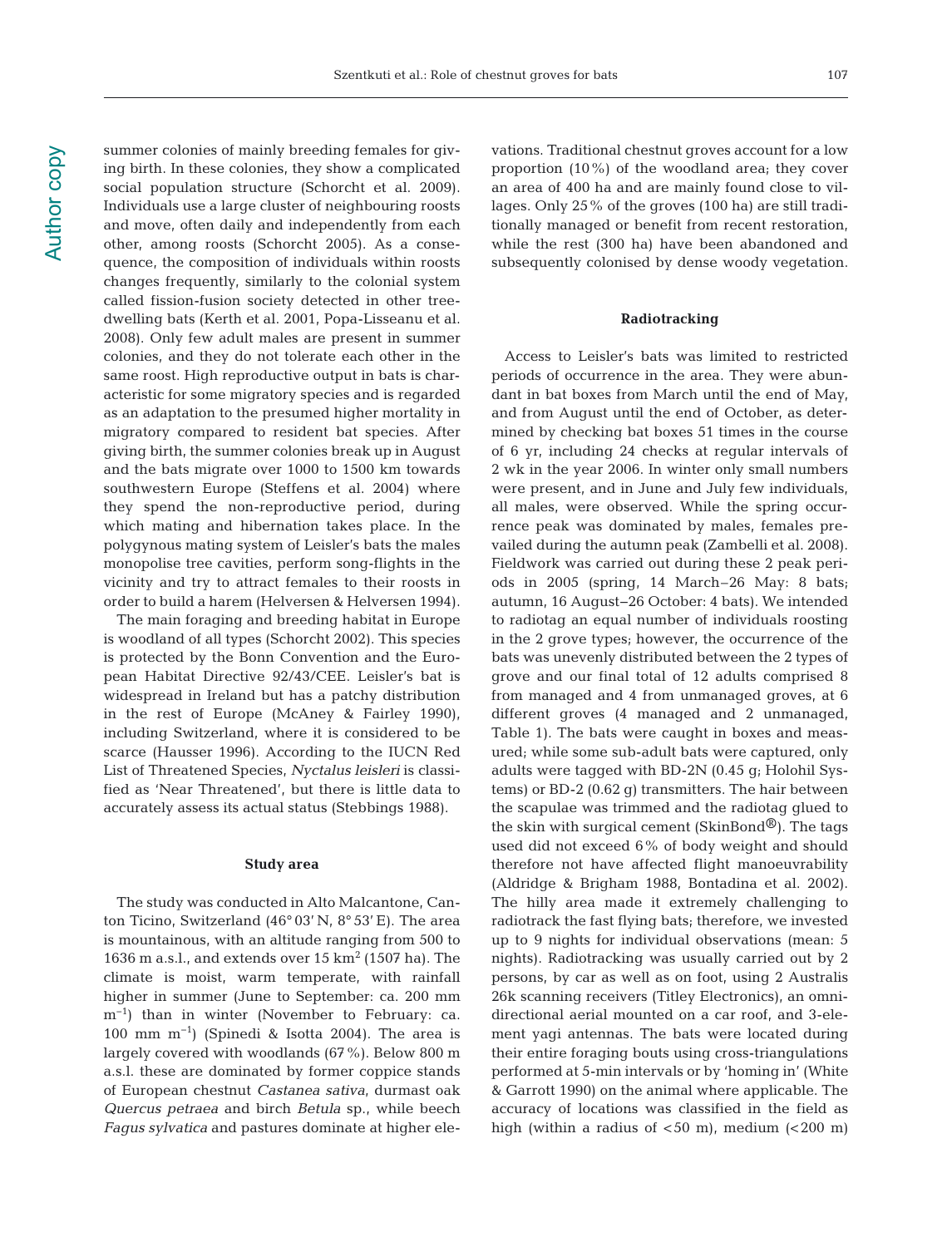Table 1. *Nyctalus leisleri.* Radiotracked Leisler's bats showing, for each individual, sex (F: female; M: male), capture site in a managed (+) or unmanaged (−) chestnut grove, number and accuracy level of radio bearings, and total number of radiotracking nights. 'High' and 'medium' accuracy bearings were estimated to be accurate within a radius <50 and <200 m, respectively

| Individual<br>code | Sex          | Site      | Management | No. of<br>bearings | High<br>accuracy | Medium<br>accuracy | No. of<br>nights |
|--------------------|--------------|-----------|------------|--------------------|------------------|--------------------|------------------|
|                    | F            | Breno     |            |                    | 2                | 5                  |                  |
| 2                  | F            | Mugena    | $^{+}$     |                    |                  |                    |                  |
| 3                  | М            | Cassina   |            |                    |                  | 9                  |                  |
| 5                  | F            | Vezio     | $^{+}$     | 47                 | ∩                | 45                 | h                |
| 6                  | М            | Fescoggia | $^{+}$     | 13                 | 2                | 11                 |                  |
| 7                  | М            | Vezio     | $^{+}$     | 19                 | 4                | 15                 |                  |
| 8                  | F            | Vezio     | $^{+}$     | 29                 | 10               | 19                 | 6                |
| 9                  | F            | Vezio     | $^{+}$     | 28                 | 18               | 10                 |                  |
| 10                 | М            | Vezio     | $^{+}$     | 33                 | 11               | 22                 |                  |
| 12                 | М            | Breno     |            | 18                 | 17               |                    | 6                |
| 16                 | М            | Ascigna   | $^{+}$     | 29                 | 16               | 13                 | 9                |
| 17                 | $\mathbf{M}$ | Cassina   |            | 24                 | 24               | $\Omega$           | 5                |
| Total              | 12: 5F; 7M   |           |            | 261                | 108              | 153                | 60               |

and low (<500 m), based on previous trials with test transmitters in the area. Only locations of an estimated accuracy of <200 m were used for analysis (Table 1), which seems appropriate considering the fast and extensive foraging style of the species. Cross-triangulations result in an estimate of the true location associated with an error polygon (White & Garrott 1990). An evaluation of the error polygon size in ArcView GIS 3.3 revealed an average diameter of the error polygon of 200 m. All radiotagged individuals were followed to their day roosts in order to assess roost type selection (Spada et al. 2008).

# **Roost temperature**

We studied temperature variation between 4 different types of roosting sites: used (m+) and unused (m−) bat boxes in managed chestnut groves, bat boxes in unmanaged chestnut groves (um−; i.e. exclusively unused boxes due to the low abundance of bats in that habitat), and potential natural roosts in both habitat types (nat). Potentially used, natural roosts were selected in such a way that they showed the same characteristics as natural roosts used by the radiotracked bats (see Table 1 in Spada et al. 2008). A total of 200 bat boxes (type 2F, Schwegler) were installed on trees on the flanks of the main valley in 1999 to 2001 (Zambelli et al. 2008). The bat boxes were positioned randomly on the trees at variable heights between 3 and 5 m, distributed along 5 linear transects in managed  $(n = 151$  boxes), and 2 transects in unmanaged chestnut groves  $(n = 49$  boxes). Bat boxes were defined as 'used' and 'unused' on the basis of bats observed in the 6 yr preceding our study (1999 to 2004,  $n = 27$  controls; Zambelli et al. 2008). Entrance holes to boxes classified as unused were blocked with a piece of loose fabric to prevent bats or any other animals from using the boxes and thereby altering box internal temperature. A previous test revealed no temperature differences caused by the fabric (data not shown). Natural roost sites were chosen randomly, within the 7 chestnut groves, from among the potential roosts that were considered as having a suitable configuration according to data gathered from radiotracked individuals using natural roosts (details in Spada et al. 2008). A total of 53 data loggers (Tiny Talks, TK-0014, Gemini; and i-buttons, DS1921G-F5, Maxim Integrated Products) were distributed as equally as possible among the 4 roost types. Hourly temperature measurements were collected during the seasons with bat presence in 2005. Additionally, we measured roost exposure (aspect) as well as the degree of canopy cover at roost height, i.e. uncovered  $(25\%)$ , half-covered  $(25 \text{ to } 75\%)$  and highly covered  $(>75\%)$ .

#### **Statistical analyses**

#### Foraging habitat selection

This species exhibits an opportunistic foraging behaviour: the bats are constantly in fast flight over extended areas. When listening to their ultrasound, feeding buzzes can occasionally be heard, without indicating a spatial accumulation of the bats in small foraging patches. Therefore, we assumed all flight activ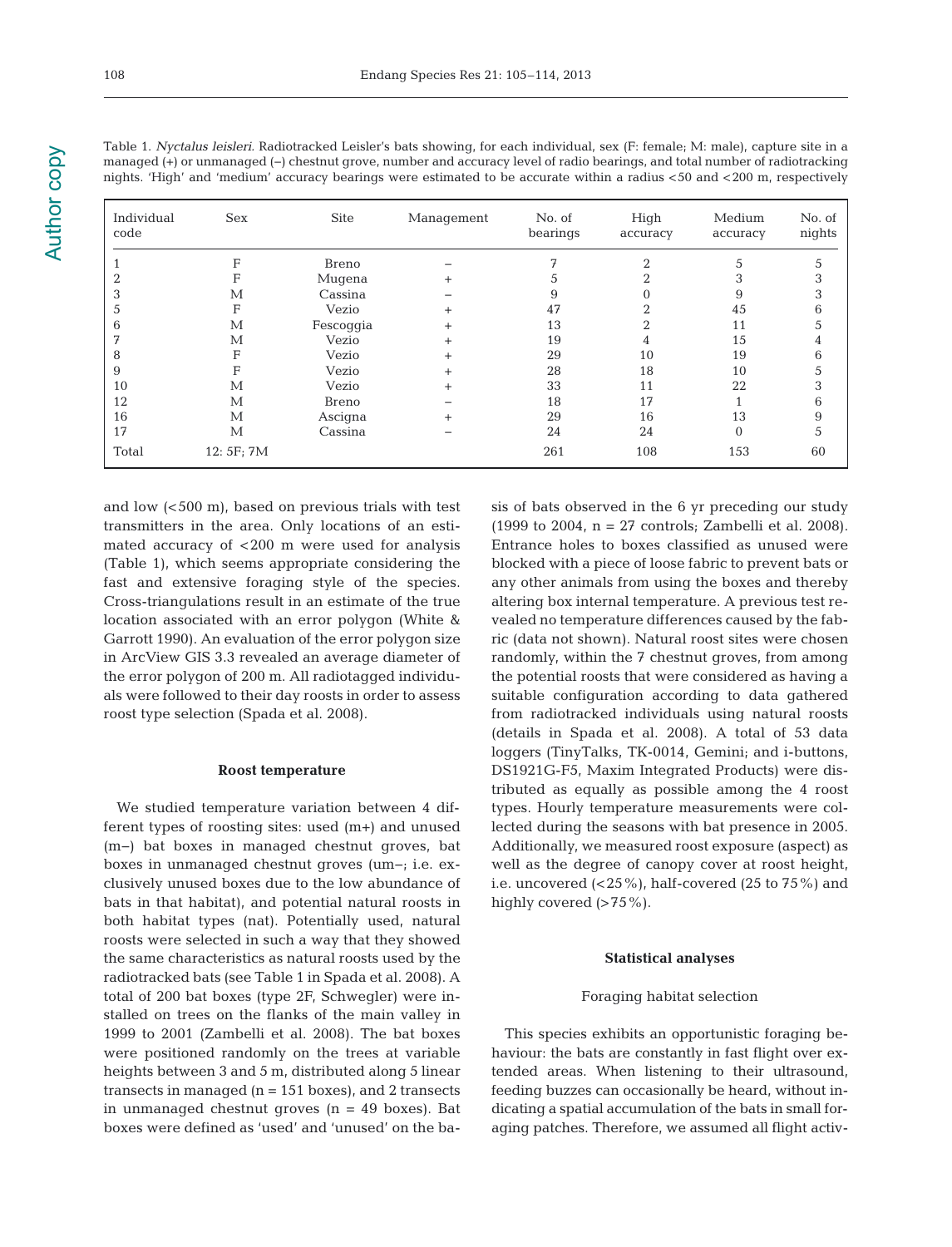ity to be foraging behaviour. Habitat selection was investigated first by compositional analysis, which uses individuals as units and compares use of resources with availability within an animal's activity range (Aebischer et al. 1993). An individual's activity range, in clear distinction to the 'home range', includes the total area used by an animal during the short study period. For each individual, the activity range was determined as the 100% minimum convex polygon (MCP) drawn from all the recorded locations. We used this approach because the many areas without observed locations, but possibly accessible to an individual, are better represented by a polygon. Additionally Bingham et al. (2010) showed that compositional analysis, based on percentages of occurrence in habitats, performs better than an analysis based on Euclidean distance to the nearest habitat. We defined a 200 m buffer zone around all locations in accordance with the average location error of radiotracking data (see 'Radiotracking' above) (Harris et al. 1990, Bontadina & Naef-Daenzer 1996). Core foraging areas were calculated from the 50% kernel estimate of the utilisation distribution (Worton 1989); the smoothing factor *h* was set to 200 m according to the same average location error (Bontadina & Naef-Daenzer 1996, Bontadina et al. 2002). The first locations of emerging bats were not recorded in order not to overestimate the vicinity of the roosts. Eight habitat types were identified based on data from the Forest Department of the Canton of Ticino in southern Switzerland: (1) deciduous woodland (with <20% chestnut trees); (2) deciduous woodland with  $\geq$ 20% chestnut trees; (3) managed chestnut grove; (4) unmanaged chestnut grove; (5) riparian woodland; (6) coniferous woodland; (7) pasture, and (8) settlement. Compositional analysis with Wald  $\chi^2$ statistics was performed using the Excel macro Compos Analysis 4.1 (Smith 2005), applying randomisation with 1000 iterations, as recommended by Aebischer et al. (1993). In order to test main habitat categories, we first grouped all the deciduous woodland types (1 to 5, above) and used 4 main habitat categories 'deciduous forests', 'coniferous woodlands', 'pastures', and 'settlements' in the compositional analysis to test for selection by comparing the visited habitats present in the 50% core of an individual's foraging area to the proportion of available habitats within each individual's MCP. In a second step, we split deciduous forests into the 5 types above (1 to 5); however, compositional analysis was not robust enough, due to the presence of too many empty cells. For a representation of the intensity of selection of the single habitat types, we therefore calculated the Jacobs' (1974) preference index *(J)* according to the following formula:

$$
J = (u - a)/[(u + a) - 2ua]
$$
 (1)

where *u* is the proportion of used and *a* the proportion of available habitat types. This index ranges from −1, for maximum negative selection (avoidance), to +1 for maximum positive selection. Statistical significance of deviations from zero in the sample was calculated by applying *t*-tests where the null hypothesis corresponds to a Jacobs' index equal to zero.

To exclude possible confounding effects on foraging habitat selection, we tested 2 variables related to attractive habitat elements. We compared the 2 continuous variables 'distance to nearest watercourse' (water and productive food source) and 'distance to nearest artificial streetlight' (abundant food source), at both actual locations and a similar number of points drawn at random from within each individual activity range. For that purpose, ANOVAs were performed on square-root transformed data to comply with restrictions regarding variable normality and homoscedasticity.

#### Roost temperature

The 2 dependent parameters daily mean roost temperature (average of hourly temperatures) and mean delta roost temperature (maximum day temperature minus minimum day temperature) were calculated for each roost. We only considered temperature data obtained from 06:00 until 18:00 h, approximately the daylight period, because bats roost in boxes mainly during daylight time. Since a strong positive correlation existed between these 2 parameters (spring: Spearman rank correlation  $r_S = 0.68$ ,  $n = 53$ ,  $p < 0.001$ ; autumn:  $r_s = 0.72$ , n = 53, p < 0.001), only mean daily roost temperature was used in further analyses.

Combining the temperature data collected in spring and autumn we compared thermal conditions within roosts between the 4 different types of roosting sites mentioned above (m+, m−, um−, nat) using ANOVAs, with mean daily roost temperature as the dependent variable. Independent variables were roost type, aspect (in 8 classes of 45°), degree of canopy cover (uncovered, half-covered, highly covered as described above), site (study plot) and season (spring; autumn). Tukey-Kramer Honestly Significant Difference (HSD) post hoc tests were used for pairwise comparisons. All variables were tested for normality and variance homogeneity, and square transformed when necessary, prior to running ANOVAs. We used JMP Version 4 as the statistical package (SAS Institute) for the analyses.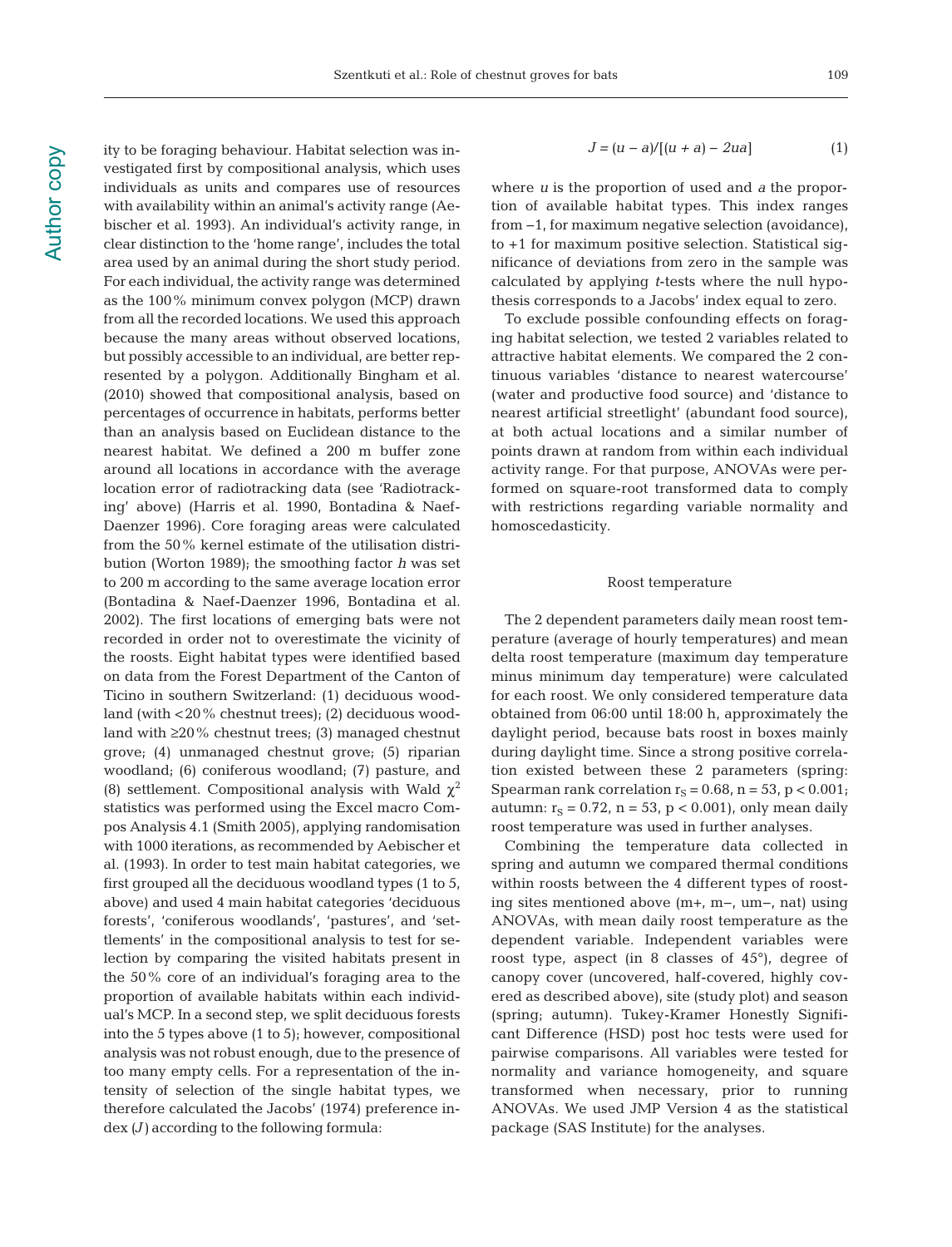**Author copy** Author copy

# **RESULTS**

# **Foraging habitat selection analysis**

We collected 261 locations during a total of 60 radiotracking nights with 12 radiotagged individuals  $(n = 8$  in spring, 4 in autumn; 7 males and 5 females; Table 1).

The MCP encompassing the activity ranges of all radiotracked bat individuals had a total area of 12 137 ha. Individual activity ranges (MCP areas) were  $1501 \pm 1869$  ha (mean  $\pm$  SD), and ranged from 133 to 6668 ha, thus showing strong individual variation (Table 2). Activity range areas did not reach an asymptotic plateau with the number of locations collected; consequently they represent minimum estimates. The mean distance flown during 1 night between the most distant location and the previous day roost was  $1969 \pm 1754$  m, and the maximum distance flown was 13 614 m (Table 2). Mean core foraging area revealed by 50% kernel density estimates was  $43.7 \pm 41.3$  ha, ranging from 16.8 to 131 ha.

The habitat categories present in the area depicted as available (MCP of all radio-tracked individuals) were deciduous woodlands with a predominance of chestnut trees (36%), pastures (23.1%), deciduous woodlands where chestnut trees did not predominate (22%), settlements (15.4%), unmanaged chestnut groves (1.6%), coniferous woodlands (1.4%), man-

Table 2. *Nyctalus leisleri.* Activity range size of individual radiotracked Leisler's bats, nightly mean (±SE) distance travelled and maximum distance between the most distant location and the previous roost. Range size was calculated for each individual as the 100% minimum convex polygon (MCP) drawn from all recorded locations

| code | Individual Activity range<br>$(MCP)$ (ha) | Mean distance<br>$\pm$ SE (m) | Maximum<br>distance (m) |
|------|-------------------------------------------|-------------------------------|-------------------------|
| 1    | 222                                       | $472 \pm 301$                 | 1080                    |
| 2    | 337                                       | $582 \pm 1758$                | 3553                    |
| 3    | 133                                       | $748 \pm 408$                 | 1338                    |
| 5    | 2697                                      | $5693 \pm 1284$               | 8109                    |
| 6    | 199                                       | $728 \pm 352$                 | 1514                    |
| 7    | 2131                                      | $2020 \pm 1693$               | 5165                    |
| 8    | 1108                                      | $2107 \pm 965$                | 4743                    |
| 9    | 1814                                      | $3405 \pm 1988$               | 6538                    |
| 10   | 2054                                      | $4266 \pm 2393$               | 7107                    |
| 12   | 432                                       | $591 \pm 450$                 | 1730                    |
| 16   | 6668                                      | $2754 \pm 4635$               | 13614                   |
| 17   | 216                                       | $258 \pm 363$                 | 1647                    |
|      | 12137                                     | $1969 \pm 1754$               | $4678 \pm 1082$         |
|      | (Total area)                              | $(Mean \pm SE)$               | (Mean ± SE)             |

aged chestnut groves (0.3%) and riparian woodland (0.25%). The compositional analysis of the 4 main habitat categories revealed that Leisler's bats significantly selected deciduous forests over pasture, coniferous woodlands and settlements (Wald  $\chi^2 = 21.06$ ,  $df = 3$ , randomised  $p = 0.006$ ; Fig. 1).

When the 8 habitat categories were analysed in detail, Jacobs' indices for habitat preferences confirmed the pattern found in the compositional analysis, with positive indices for managed and 'unmanaged chestnut groves and deciduous woodlands' contrasting with negative indices for the other habitats (Fig. 2). Finally, Leisler's bats did not select their foraging areas either with respect to the distance to watercourses or to the distance to artificial streetlights (ANOVA,  $F_{1, 521} = 0.0015$ ,  $p = 0.97$  and  $F_{1, 521} =$ 0.0012,  $p = 0.97$ , respectively).

#### **Roost temperature**

The temperature at 53 roosts showed that season was the factor which accounted for most of the variation, with autumn temperatures being significantly higher than spring temperatures (season effect  $F_{1,846}$ = 30.6, p < 0.001; Tukey-Kramer HSD, p < 0.05). Additionally, the following factors were significant: roost type  $(F_{3,844} = 15.4, p < 0.001)$ , canopy cover  $(F_{2.845} = 7.89, p < 0.001)$  and study plot  $(F_{52.795} = 5.62,$ p < 0.001). Post hoc tests indicated that natural roosts



Fig. 1. *Nyctalus leisleri.* Pattern of habitat selection in 7 male and 5 female Leisler's bats: mean (+SE) activity range size, calculated for each individual as the 100% minimum convex polygon (MCP) drawn from all recorded locations, and habitat used within this range (i.e. the 50% core foraging area). Compositional analysis revealed a significant selection for deciduous forest over the other 3 habitats  $(p < 0.01)$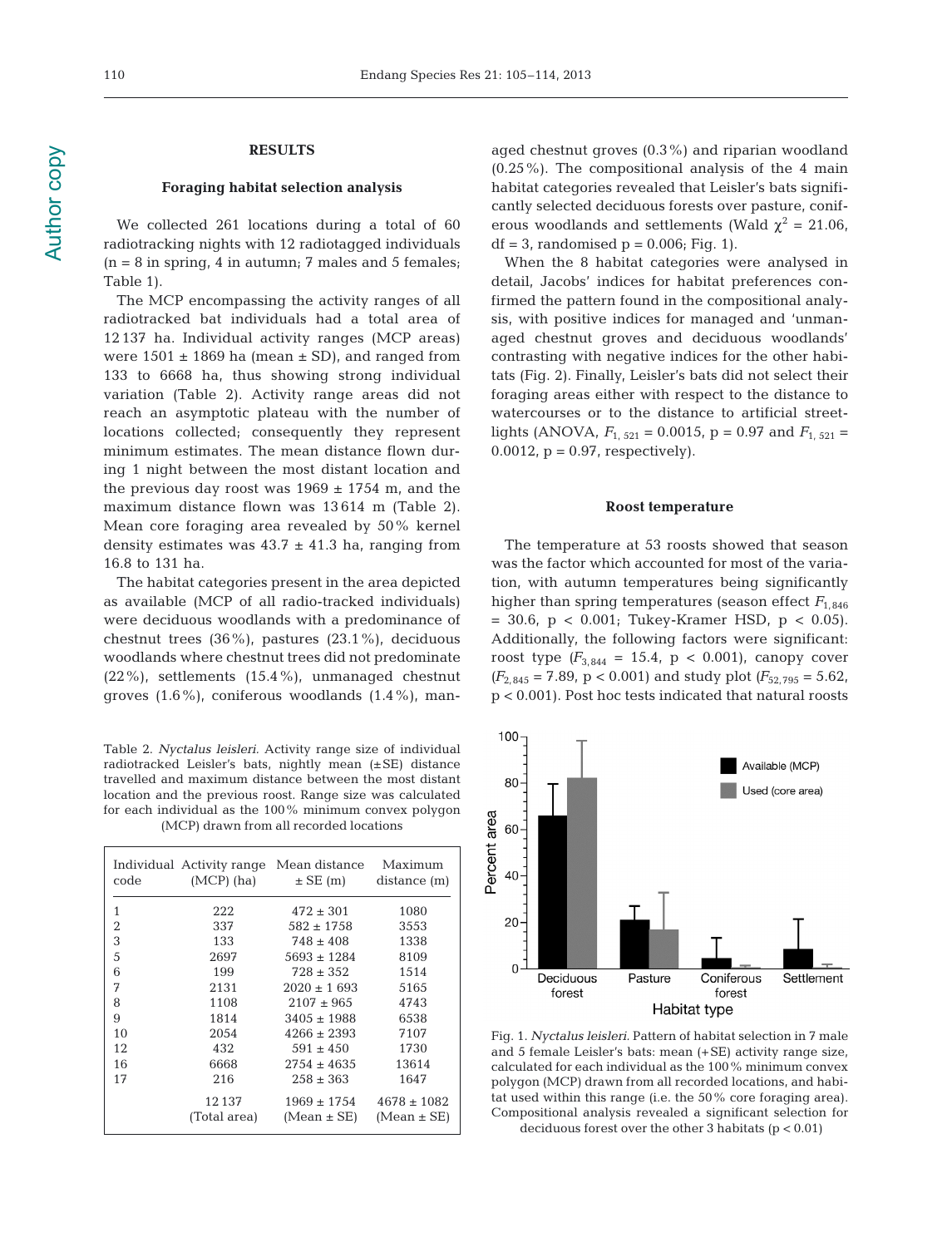

Fig. 2. *Nyctalus leisleri.* Jacobs' indices (mean + SE) for habitat selection by Leisler's bats averaged over individuals. Values within or beneath the bars are sample size. Positive and negative values indicate positive and negative selection, respectively. ManGrove: managed chestnut groves; UnmanGrove: unmanaged chestnut groves; DecWood: deciduous woodland without predominance of chestnut trees; DecChest: deciduous woodland with predominance of chestnut trees; RipWood: riparian woodland; Past: pasture; ConWood: coniferous woodland; Sett: settlements

had significantly lower temperatures than all other roost types (Tukey-Kramer HSD, p < 0.05). There was a significant negative influence of canopy cover on roost temperature: the daily roost temperature at highly covered roosts was significantly lower compared to roost temperature at half-covered and uncovered sites (mean  $\pm$  SE: 13.55  $\pm$  0.27 °C, vs. 14.66  $\pm$  0.28 °C and 15.29  $\pm$  0.39 °C, respectively; Tukey-Kramer HSD,  $p < 0.05$ ). There was no significant difference between the temperatures measured in boxes in unmanaged chestnut groves (um−) and used boxes in managed chestnut groves (m+) (Fig. 3), which did not support our hypothesis that roost climatic conditions may explain patterns of habitat occupancy.

## **DISCUSSION**

The aggregation of hundreds of individuals of a usually rare species, the Leisler's bat, raised the question: Which ecological factors determine their presence in mainly managed, old chestnut groves to the south of the Alps? We showed that foraging Leisler's bats positively selected deciduous woodlands over coniferous woodlands, pastures and settlements. They did not use deciduous woodlands adjacent to their roosts, but used more distant sites (mean foraging distance about 2 km). Chestnut groves seemed to be preferred for foraging regardless of their management. Since we were able to exclude a confounding influence of watercourse and streetlight, 2 features related to abundant insect provision (e.g. Rydell 1994, Glendell & Vaughan 2002), these results demonstrate the importance of deciduous woodlands, including chestnut groves, as foraging areas in the study region. Although managed and unmanaged chestnut groves made up only 0.3 and 1.6% of the available study area, respectively, they each represented habitat in which 9% (in total 18% of 261 locations) of foraging activity occurred. Because forests in the study area have not been managed for 60 yr, abandoned chestnut groves are composed of a mix of tree species, with a structure that is relatively homogeneous and fairly comparable to other deciduous woodlands. The main differences between abandoned chestnut groves and other deciduous woodland are, firstly, the mosaic pattern of chestnut groves that derives from interspersed managed and unmanaged groves and, secondly, the characteristic presence of scattered mature trees, a configuration which may actually be the cause of the special attractiveness for Leisler's bat. Interestingly, open stands of sweet chestnut woodlands are also a preferred foraging habitat of Leisler's bat in the southern Apennines, Italy (Russo & Jones 2003), suggesting a general, geographically widespread preference. Preliminary research also indicates a particular



Fig. 3. *Nyctalus leisleri.* Mean (±SE) daily roost temperature (°C) of Leisler's bats with respect to roost type. Different letters indicate significant differences between pairs (p < 0.05, Tukey-Kramer post hoc pairwise comparisons). Roost types, in relation to management of chestnut groves and use by bats: nat: natural roost sites in both habitat types, unknown usage; um−: unmanaged, unused; m−: managed, unused; m+: managed, used;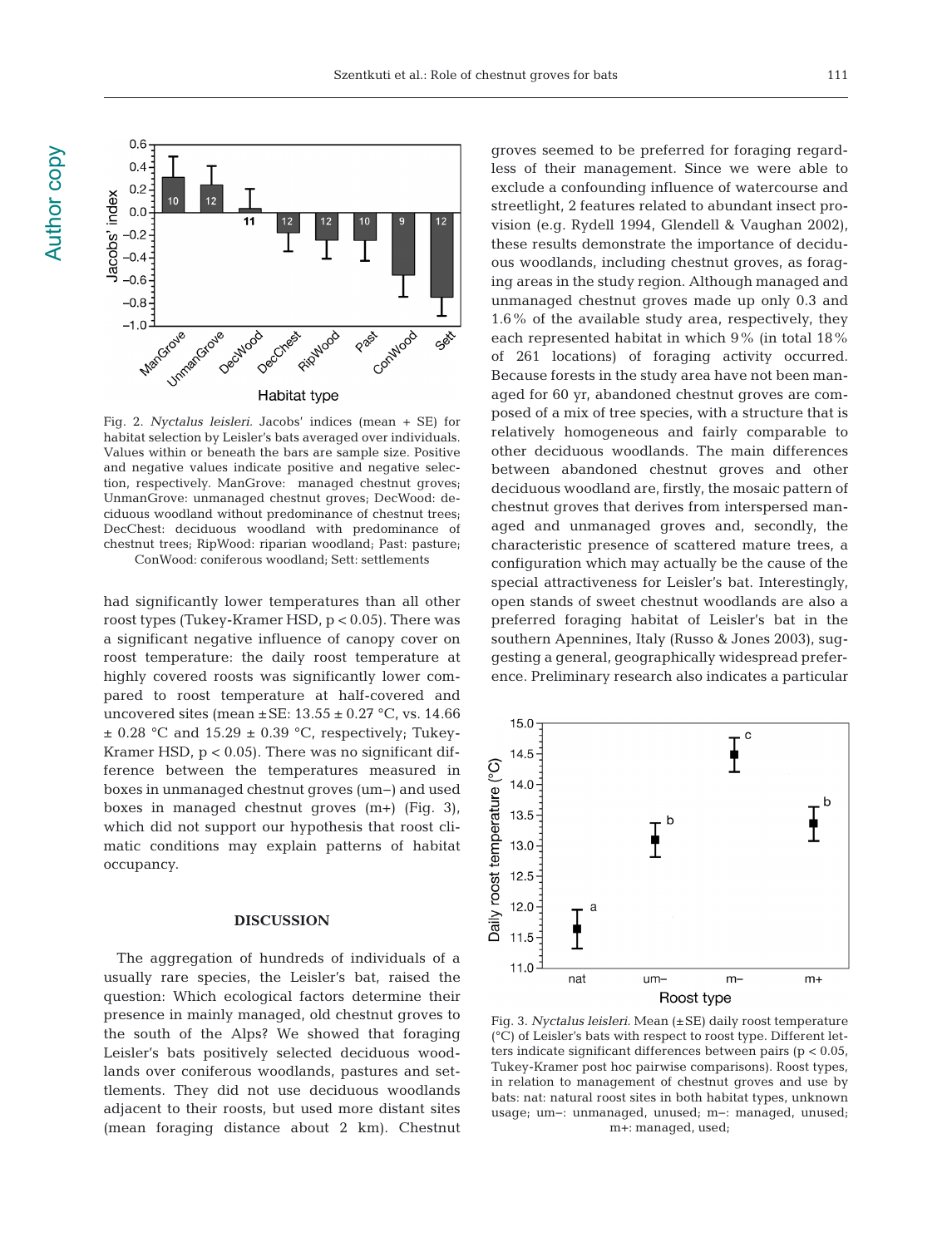**Author copy** Author copy 112

insects: Python & Moretti (2007) found a total of 57 bird species in chestnut groves (mean ±SD: 16 ± 3.1 vs.  $14 \pm 2.0$  in managed and unmanaged groves, respectively). Since there is no evidence for a lower availability of natural cavities in managed versus unmanaged chestnut groves (Spada et al. 2008) and the relative density of bat boxes per area was kept constant, the high occupancy of bat boxes in open, managed stands (Zambelli et al. 2008) indeed seems to be related to a higher bat concentration in that habitat. What may then explain this preference for roosting in managed chestnut groves? Our data show that used bat boxes in managed chestnut groves have cooler temperatures than unused bat boxes. This preference for cooler roosts may be explained by physiological constraints. In spring and autumn, bats regularly undergo daily torpor to save energy for thermoregulation. It has been shown that roost tree and site characteristics selected by female bats vary with the stage of reproduction (e.g. Lausen & Barclay 2002, Garroway & Broders 2008); in spring and autumn bats prefer cooler temperatures that facilitate entry into torpor and reduce energetic costs. In contrast, lactating females select warm roosts (Kerth et al. 2001). However, Leisler's bats do not give birth in our study area; this area serves some individuals as a stopover site during migration, whereas for others it appears to provide a transitional seasonal habitat where mating occurs (Zambelli et al. 2008, S.

Giavi et al. unpubl. data).

importance of mature chestnut trees for birds and

We showed that the density of canopy influenced the temperature within bat boxes, with a denser canopy shading the roost and resulting in lower box temperature. Our results also show that natural roosts had even lower temperatures than the bat boxes. Combining these findings with the criteria for selection of natural roosts by Leisler's bats in the study area (28 of 40 roosts were in trees i.e. in large viable chestnut trees in open groves; Spada et al. 2008), we suggest that optimal forestry practices would support a dense canopy around free standing, large hollow trees to enhance thermal conditions in cavities for non-breeding populations, and that bat boxes for this species should be installed in the shade of tree canopies.

Since our data suggests that neither the management regime of chestnut groves, nor roost availability or roost temperature explain the aggregations of roosting bats in managed chestnut groves, the question remains: What are the reasons for the observed pattern? We suggest that this pattern is triggered by social factors related to the mating behaviour of the

species that can be primarily explained by flight constraints. With their long, narrow wings (relatively small wing area and high wing loading), Leisler's bats are among the fastest-flying bats (Obrist et al. 2011), a trait possibly crucial for long-distance migration and foraging, which however dramatically reduces flight manoeuvrability. During the courtship season, constraints in manoeuvrability might prove a limitation when Leisler's bat males engage in display flights to attract mates to their roosts. These display flights are performed close to mating roosts where males tend to attract females in order to form their periodic harems (Dondini & Vergari 2009). Males are also known to call for females from the roost entrance (Helversen & Helversen 1994, Furmankiewicz et al. 2011); in the latter case, an aggregation of roosts plays the role of a lek mating arena. Males would therefore be expected to select roosts with high accessibility (Ohlendorf & Ohlendorf 1998), such as our bat boxes in managed chestnut groves, whilst boxes hung up in cluttered conditions (e.g. dense, unmanaged groves) would be avoided. In another fast flying species, the North American bat *Lasiurus cinereus*, open flyways to roosts were also identified as a major criterion for roost selection (Klug et al. 2012). The finding that forest structure is a key factor is also supported by the result that there was no significant difference in bat box temperature between the used roosts in managed stands and unused roosts in the denser, unmanaged stands (Fig. 3). Furthermore, in autumn and early spring, bat boxes in managed stands were occupied by single males together with few females, indicating harems, where mating occurs (N. Zambelli et al. unpubl.). An alternative explanation would be that male 'advertisement calls' may travel farther, resulting in a more effective courtship behaviour (D. Russo pers. comm.), a hypothesis which could be tested experimentally, e.g. by playback experiments.

In conclusion, we suggest that bat aggregations in managed chestnut groves are not triggered principally by an ecological ambient factor but rather by a social factor. The availability of roosts combined with the semi-open structure of the managed chestnut groves makes them an optimal habitat during mating season. Old chestnut groves, characterised by widely spaced mature trees, and partially managed in traditional style, result in mosaic landscapes, which are likely of prime importance for the persistence of Leisler's bat populations.

Our results on the habitat selection by Leisler's bats suggest (1) that deciduous woodlands may constitute important foraging habitats for Leisler's bats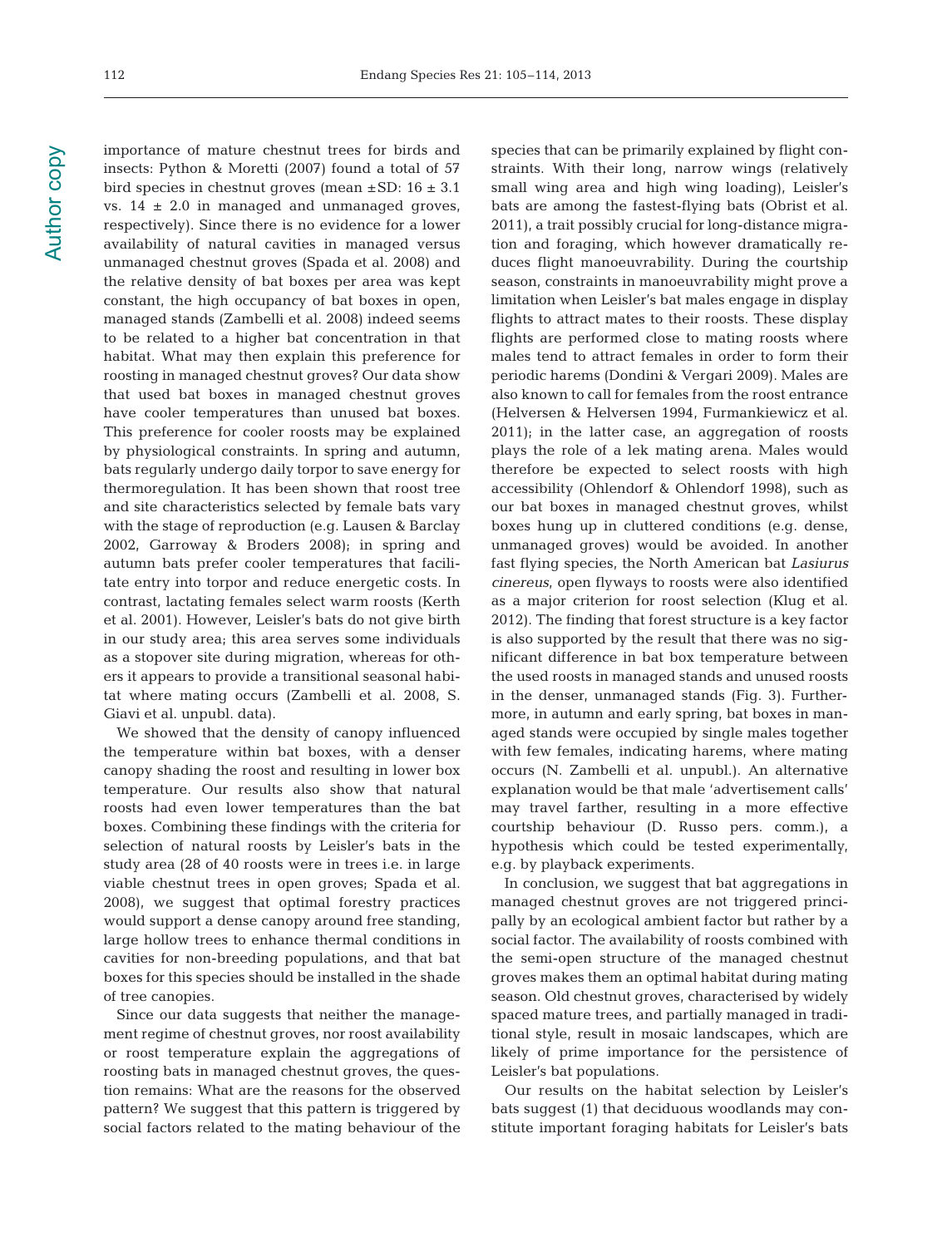managed and managed chestnut groves might provide optimal mating habitats. The present study suggests that particularly open chestnut groves play an important role as stopover habitats, possibly crucial for this long-distance migrant bat that covers over 1000 km from the nursery roosts in northeastern Europe to the wintering grounds in southwestern Europe (Ohlendorf et al. 2001). This study de monstrates how a dependence on specific roosting habitat, due to flight and behavioural constraints, makes a mobile species vulnerable to alterations in woodland structure. In this context, the widespread agement practices has reduced habitat diversity and has probably negatively affected the status of Leisler's bat in continental Europe. Thus, the management of restored patches within the abandoned chestnut groves would need to be resumed in order to shape a habitat matrix to support this potentially vulnerable tree-dwelling species.

*Acknowledgements*. This study is part of the SELPI (SELve & PIpistrelli) research programme which was supported by the Forest Department of the Canton of Ticino, Switzerland, and by a grant from the Hochschulstiftung of the University of Bern. We thank Stefania Bologna, Francesca Sozzi, Sara Valoroso and all other people involved in field work, the community of Breno for their support and the city of Lugano for providing the field station. We are grateful to Marzia Mattei-Roesli (Centro protezione chirotteri Ticino), Marco Conedera (Insubric Ecosystems, WSL), Wigbert Schorcht, Danilo Russo and 2 anonymous reviewers who made useful comments that helped us improve previous drafts of the manuscript. The study was conducted under licence from the nature conservation administration of the Canton of Ticino issued on 24 February 2005.

#### LITERATURE CITED

- ► Aebischer NJ, Robertson PA, Kenward RE (1993) Composi- ► [Klug BJ, Goldsmith DA, Barclay RMR \(2012\) Roost selection](http://dx.doi.org/10.1139/z11-139) tional analysis of habitat use from animal radio-tracking data. Ecology 74: 1313−1325
- ▶ [Aldridge HDJN, Brigham RM \(1988\) Load carrying and](http://dx.doi.org/10.2307/1381393) manoeuvrability in an insectivorous bat: a test of the 5% ''rule'' of radio-telemetry. J Mammal 69: 379−382
- ► [Bingham RL, Brennan LA, Ballard BM \(2010\) Discrepancies](http://dx.doi.org/10.2193/2009-119) between Euclidean distance and compositional analyses of resource selection data with known parameters. J Wildl Manag 74:582-587
	- Bontadina F, Naef-Daenzer B (1996) Analysing spatial data of different accuracy: the case of greater horseshoe bats foraging. In:Le Maho Y (ed) Wildlife—Biotelemetry. CNRS-CEPE, Strasbourg. www. rhinolophus. net/ wild tele. pdf
- ▶ [Bontadina F, Schofield H, Naef-Daenzer B \(2002\) Radio](http://dx.doi.org/10.1017/S0952836902001401)tracking reveals that lesser horseshoe bats (*Rhinolophus hipposideros*) forage in woodland. J Zool (Lond) 258: 281−290
- in continental Europe, and  $(2)$  that a mosaic of un  $\triangleright$  Bright PW, Morris PA  $(1990)$  Habitat requirements of dormice *Muscardinus avellanarius* in relation to woodland management in southwest England. Biol Conserv 54: 307−326
	- Conedera M, Krebs P (2008) History, present situation and perspective of chestnut cultivation in Europe. In:Abreu CG, Peixoto FP, Gomes-Laranjo J (eds) Proc 2nd Iberian Chestnut Congress, Vila Real, 20−22 Feb 2007. Acta Hortic 784: 23–27
	- Conedera M, Stanga P, Lischer C, Stöckli V (2000) Competition and dynamics in abandoned chestnut orchards in southern Switzerland. Ecologia Mediterranea 26: 101−112
	- Dondini G, Vergari S (2009) Harem size and male mating tactics in *Nyctalus leisleri* (Kuhl, 1817) (Chiroptera, Vespertilionidae). Hystrix 20: 147−154
- abandonment of various traditional woodland man- ▶ [Furmankiewicz J, Ruczynski I, Urban R, Jones G \(2011\)](http://dx.doi.org/10.1111/j.1439-0310.2011.01897.x) Social calls provide tree-dwelling bats with information about the location of conspecifics at roosts. Ethology 117: 480−489
	- ► [Garroway CJ, Broders HG \(2008\) Day roost characteristics](http://dx.doi.org/10.2980/1195-6860(2008)15%5B89%3ADRCONL%5D2.0.CO%3B2) of northern long-eared bats (*Myotis septentrionalis*) in relation to female reproductive status. Ecoscience 15: 89−93
	- ► [Glendell M, Vaughan N \(2002\) Foraging activity of bats in](http://dx.doi.org/10.1017/S1367943002004067) historic landscape parks in relation to habitat composition and park management. Anim Conserv 5: 309−316
	- ► [Gruebler M, Morand M, Naef-Daenzer B \(2008\) A predictive](http://dx.doi.org/10.1016/j.agee.2007.05.001) model of the density of airborne insects in agricultural environments. Agric Ecosyst Environ 123:75-80
	- ► [Harris S, Cresswell WJ, Forde PG, Trewhella WJ, Woollard](http://dx.doi.org/10.1111/j.1365-2907.1990.tb00106.x) T, Wray S (1990) Home-range analysis using radio-tracking data:a review of problems and techniques particularly as applied to the study of mammals. Mammal Rev 20: 97−123
		- Hausser J (1996) Säugetiere der Schweiz: Verbreitung, Biologie, Ökologie. Birkhäuser, Berlin
		- Helversen O, Helversen D (1994) The 'advertisement song' of the lesser noctule bat (*Nyctalus leisleri*). Folia Zool (Brno) 43: 331−338
	- [Jacobs J \(1974\) Quantitative measurement of food selection.](http://dx.doi.org/10.1007/BF00384581) ➤ Oecologia 14: 413−417
	- ► [Kerth G, Weissmann K, König B \(2001\) Day roost selection in](http://dx.doi.org/10.1007/s004420000489) female Bechstein's bat (*Myotis bechsteinii*): a field experiment to determine the influence of roost temperature. Oecologia 126: 1−9
	- by the solitary, foliage-roosting hoary bat (*Lasiurus cinereus*) during lactation. Can J Zool 90: 329−336
	- ▶ [Lausen CL, Barclay RMR \(2002\) Roosting behaviour and](http://dx.doi.org/10.1139/z02-086) roost selection of female big brown bats (*Eptesicus fuscus*) roosting in rock crevices in southeastern Alberta. Can J Zool 80:1069-1076
		- McAney C, Fairley J (1990) Activity of Leisler's bat *Nyctalus leisleri* at a summer roost in Ireland. Myotis 28:83-91
		- Moretti M, Roesli M, Gamboni AS, Maddalena T (2003) I pipistrelli del Cantone Ticino. Mem Soc Ticinese di Scienze Naturali 6: 1−9
		- Moretti M, Tonolla D, Altenburger I, Duelli P (2004) Biodiversità delle selve castanili del Monte Grand (Soazza, Grigioni). Quad Grigioni Ital 73: 355−362
	- [Obrist MK, Rathey E, Bontadina F, Martinoli A, Conedera](http://dx.doi.org/10.1016/j.foreco.2010.12.010) ➤M, Christe P, Moretti M (2011) Response of bat species to sylvo-pastoral abandonment. For Ecol Manag 261: 789−798